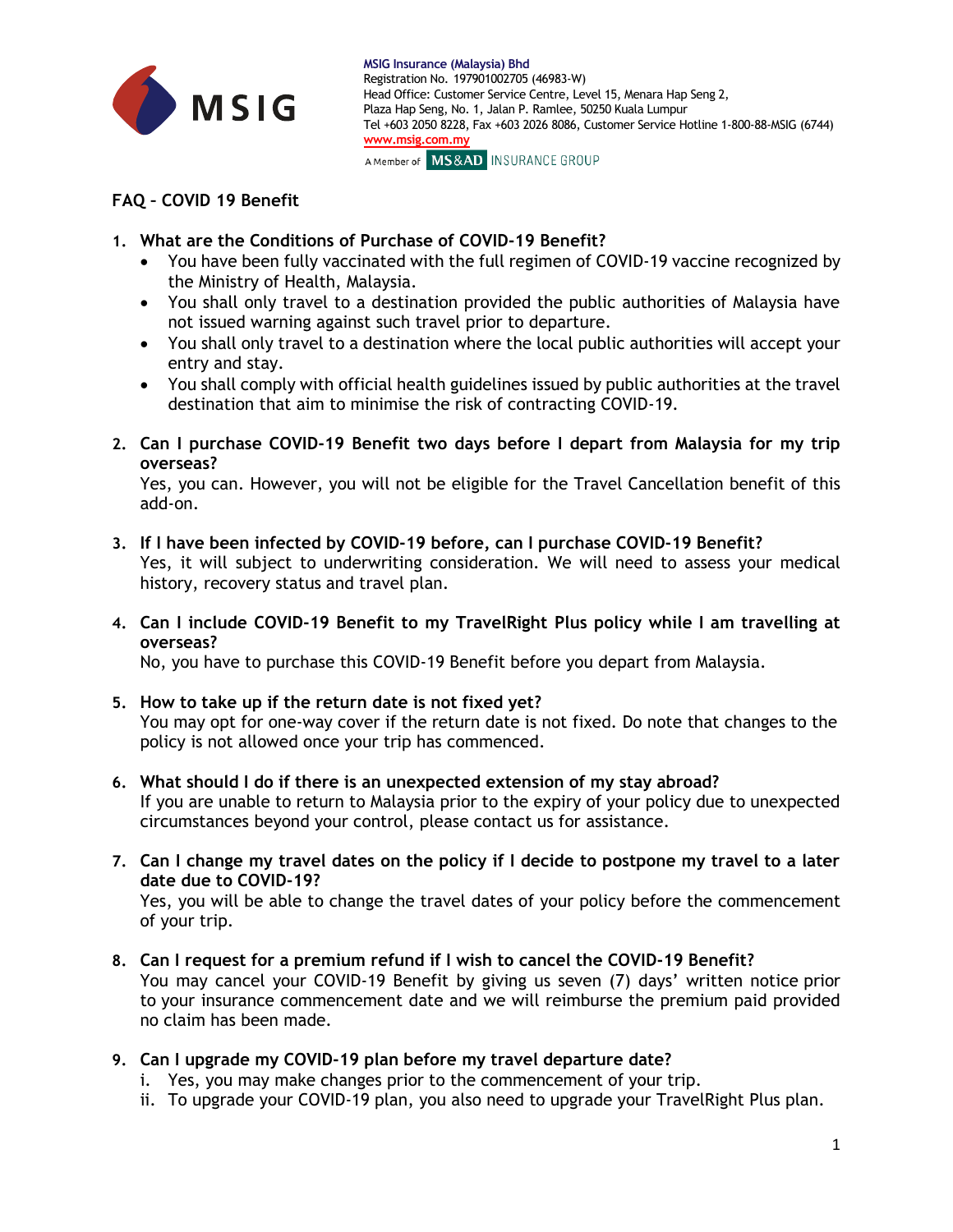

iii. If your upgrade is done within 7 days before the commencement date of your journey, you are not eligible for the Travel Cancellation benefit.

## **10. Which treatment is covered in regard to medical care for COVID-19?**

Medical treatments & prescriptions: COVID-19 is covered as any other illness and, therefore, treatment costs incurred whilst you are confined to hospital overseas as a result of COVID-19 infection suffered by you, including follow-up medical expenses incurred in Malaysia following your return from journey, will be reimbursed. You must contact MSIG Assist to obtain approval in advance for any medical treatment in relation to COVID-19.

COVID-19 testing: The testing will only be paid in case of an infection and if prescribed by a doctor, whilst you are confined to hospital overseas. The testing will not be paid in case that it is needed as a preventive measure, e.g. requested by airline, hotel or at the border to enter a country.

Quarantine: Additional costs for preventive quarantine will not be covered.

Hospital Income: You will be paid if you are confined to a hospital overseas for each full day of stay as an in-patient due to a COVID-19 infection during the period of journey up to a maximum period of 30 days.

## **11. What happens if I need urgent medical care when I am overseas?**

As a MSIG Insured, you have access to MSIG Assist, our 24-hour emergency service. You will receive immediate help in case of an emergency.

**12. How can I receive reimbursement for medical expenses in the event of COVID-19 infection?**

If you are confined to hospital overseas for COVID-19 treatment, you could submit your claim by sending us your medical documents and invoices together with a completed claim form to our MSIG office.

## **13. Will my insurance cover COVID-19 evacuation?**

Yes, we will pay to evacuate you from foreign destination to the nearest hospital where appropriate medical care is available. You must contact MSIG Assist to obtain approval in advance for any emergency medical evacuation in relation to COVID-19. Failure to do so shall invalid a claim for such costs.

- **14. I joined a tour visit to the outskirts of India to experience a nature lifestyle. On the 3rd day of my tour, I developed COVID-19 symptoms and was diagnosed with COVID-19. I need evacuation to the city of New Delhi where there is an appropriate facility for COVID-19 treatment, what should I do?**
	- **i.** You must contact MSIG Assist to obtain approval in advance for any emergency medical evacuation in relation to COVID-19. Failure to do so shall invalid a claim for such costs.
	- **ii.** We will reimburse you for emergency medical evacuation cost which includes air or surface transportation, medical care during transportation, communications and all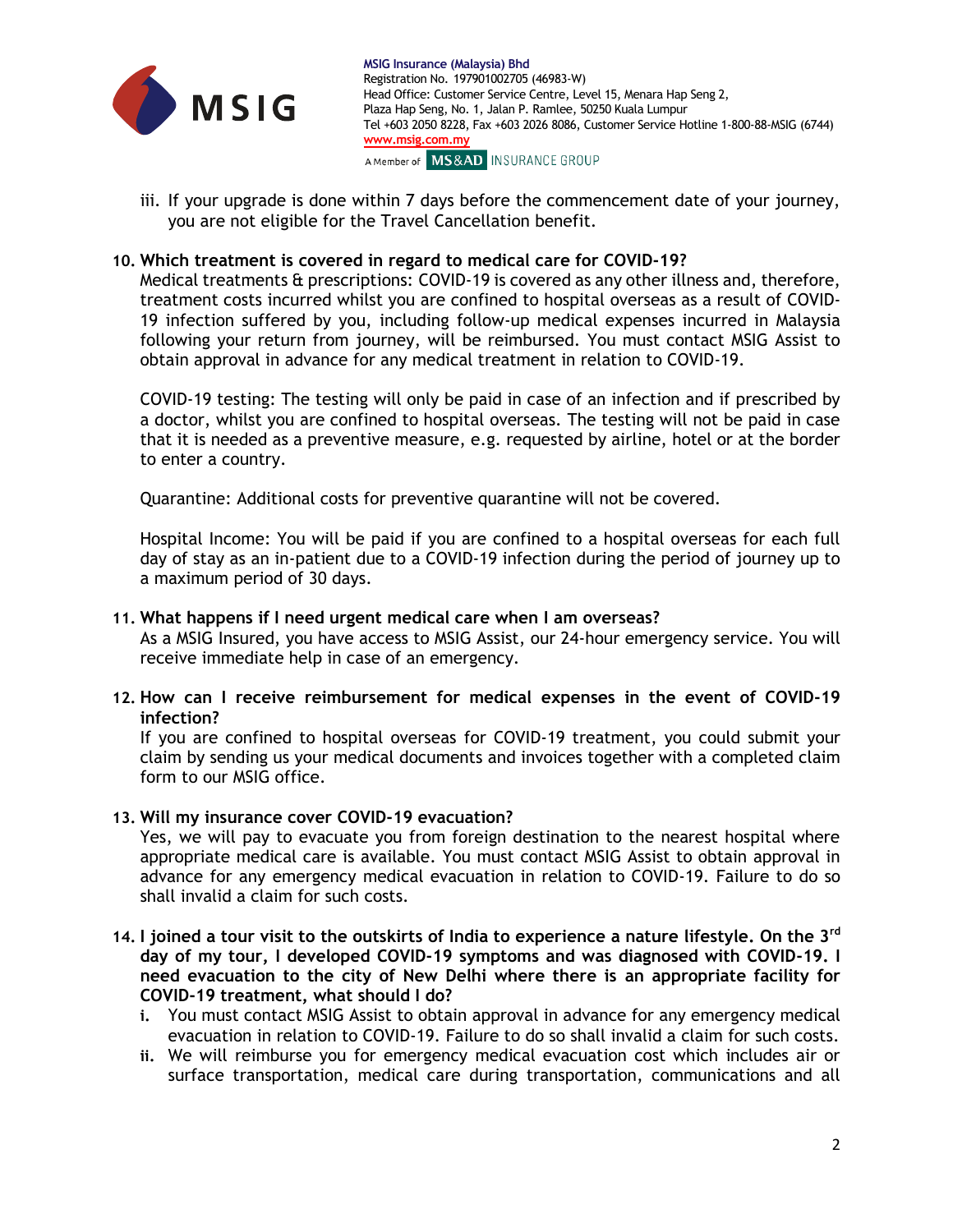

usual ancillary charges incurred in moving you to the nearest hospital where appropriate COVID-19 medical care is available.

- **15. If I do not wish to travel, can I cancel my trip and claim for trip cancellation?**  Trip cancellation costs are not covered if you decide not to travel.
- **16. If I am infected with COVID-19 before my travel date, can I claim for trip cancellation and medical expenses?**

If you are infected with COVID-19 within 7 days prior to your travel date and was not able to travel, you can claim for the trip cancellation costs but not the medical expenses in Malaysia. Travel Cancellation benefit is applicable if you have purchased COVID-19 Benefit no later than 7 days before the commencement date of your journey.

- **17. I am in a COVID-19 high risk group. Can I get a refund for my trip cancellation?** No, as long as you are medically fit to travel, the insurance will not cover any expenses related to the cancellation of your trip.
- **18. I have booked a trip but am unable to travel due to official travel warnings or restrictions due to COVID-19. Will my trip cancellation be covered under COVID-19 Benefit?** No, trip cancellation costs will only be covered if you are diagnosed with COVID-19 infection 7 days prior to your journey provided you have purchased this add-on no later than 7 days before the commencement date of your journey. In the event new travel restrictions are imposed, and travelling is no longer possible, please contact your travel agent to rearrange your travel plan.
- **19. What happens if I miss my flight due to COVID-19 screenings at the airport?** It is recommended to plan a generous time buffer for travel as usual procedures may take even longer at the moment. Delays at the security check points or screenings are not considered a covered event for trip cancellation.
- **20. Will I be covered if my connecting flight is cancelled due to COVID-19?** Your insurance does not cover missed flight connections due to COVID-19.
- **21. How do I provide evidence of compliance with COVID-19 safe travel requirements?** To provide evidence of compliance, you can submit copies of the travel guidelines stated by the public health authorities of Malaysia as well as those of your destination countries (e.g. screenshots from relevant official websites). The documentation must specifically indicate the travel guidelines valid on the date of your departure.
- **22. Will COVID-19 Benefit cover my travel expenses should I decide to return to my home country earlier than planned?**

This add-on will only cover trip curtailment arising from your being diagnosed with COVID-19 infection. Trip curtailment due to border closure, disinclination to travel or government orders, advisories, regulations or directives are excluded.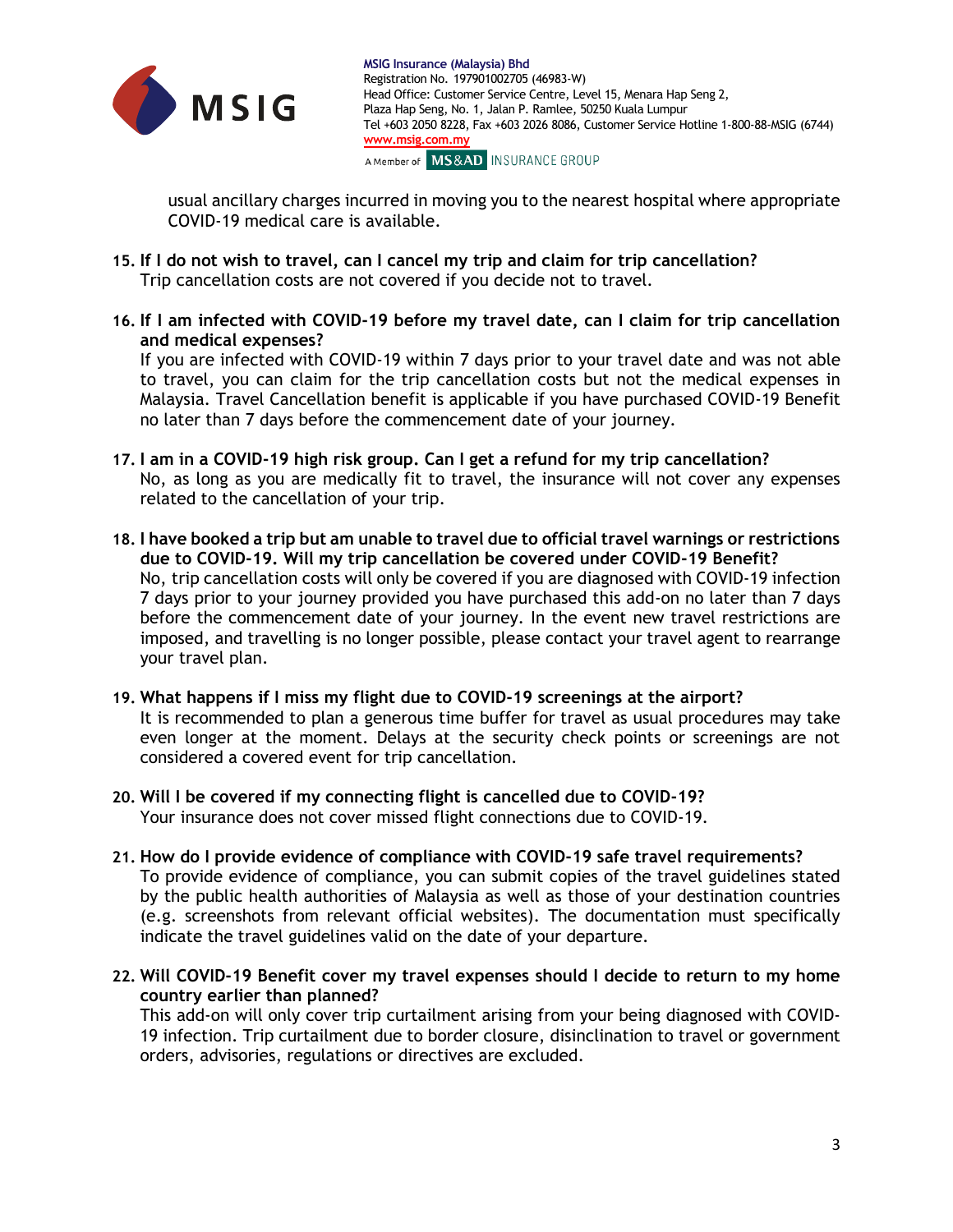

- **23. During my journey overseas, one of my tour members was infected with COVID-19. We are advised to quarantine at our hotel. Can I claim for the curtailment benefit?** COVID-19 Benefit does not cover travel curtailment due to quarantine.
- **24. I had purchased an overseas ground tour through a travel agency in Malaysia. During my journey, some of the countries were put under a lockdown. Can I claim for unused tour fees?**

No, we will not pay any claim in relation with orders, advisories, regulations or directives by government, health authorities or the World Health Organization.

**25. My spouse and I have purchased the travel insurance with COVID-19 Benefit 2 months before the commencement date of our journey. My spouse tested positive for COVID-19 when a PCR test was conducted 3 days prior to our journey. As a close contact, I was required to be quarantined. Can we claim for trip cancellation?**

Your spouse can make a claim under the Travel Cancellation benefit. However, trip cancellation due to quarantine is excluded.

- **26. I was diagnosed with COVID-19 infection in the remaining few days of my trip journey and admitted to a hospital overseas. What can I claim for from the COVID-19 Benefit cover?**
	- i. You must contact MSIG Assist to obtain approval in advance for any medical treatment in relation to COVID-19. Failure to do so shall invalid a claim for such costs.
	- ii. We will reimburse you up to this limit specified in the COVID-19 Schedule of Benefits for medical treatment charges incurred whilst confined to a hospital overseas as a direct result of a COVID-19 infection suffered by you, including follow-up medical expenses incurred in Malaysia up to a maximum period of 45 days.
	- iii. You are entitled to claim for hospital income as per the amount specified in the COVID-19 Schedule of Benefits for each full day you are confined to a hospital overseas as an in-patient due to a COVID-19 infection during the period of the journey up to a maximum period of 30 days.
	- iv. You will be reimbursed for the unused and non-refundable part of your accommodation, transportation or excursion expenses due to your trip curtailment.
- **27. I was free of COVID-19 infection while leaving for my final destination at the airport check-in point but I was diagnosed with COVID-19 infection upon arrival at an airport in Malaysia. Can I claim for medical expenses incurred in Malaysia?**

There is no coverage under COVID-19 Benefit if you are diagnosed with COVID-19 in Malaysia. This add-on will cover the follow up medical expenses incurred in Malaysia if you are diagnosed with COVID-19 and admitted to hospital overseas during your journey.

**28. We attended a wedding ceremony during a family trip overseas as there was a COVID-19 cluster at that ceremony. My family members and I tested negative for COVID-19, but we were required to self-isolate for 10 days by the public health authority. Can I claim for the unused trip expenses?**

No, this add-on does not provided cover for quarantine.